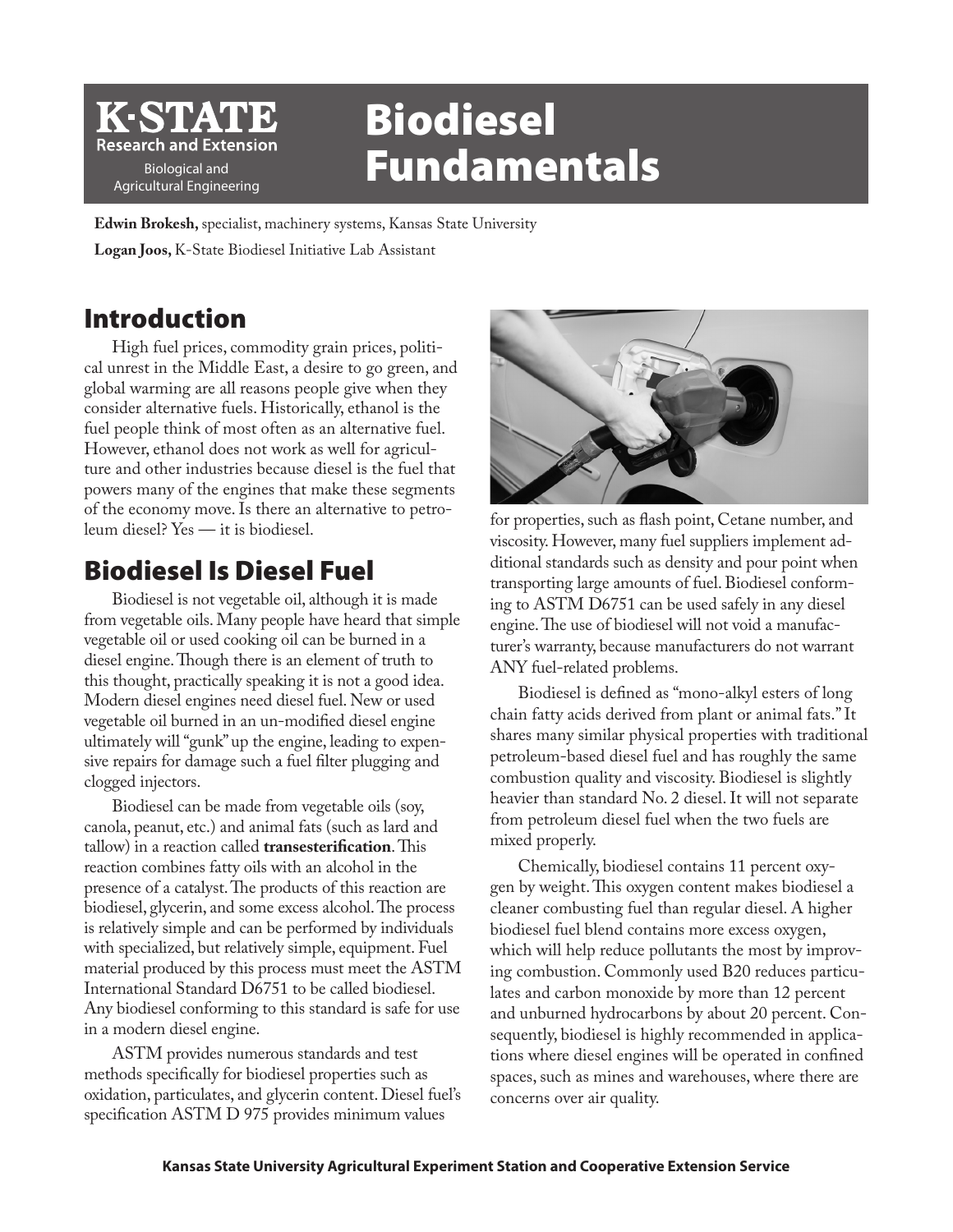With respect to greenhouse gas emissions, the actual combustion of biodiesel produces the same amount of carbon as petroleum diesel fuel. However, because the carbon in biodiesel originated from plant materials, which captured the carbon from the atmosphere to begin with, the carbon in biodiesel is considered "carbon neutral." Therefore, it does not increase the carbon dioxide content of the atmosphere. Compared to petroleum diesel, B100 reduces carbon dioxide emissions by 57 to 86 percent, and B20 by more than 15 percent depending on the feedstock and production process used.

## Biodiesel Availability

Biodiesel is available in about 50 locations in Kansas. It is generally found as a blend with traditional diesel, ranging from 2 to 20 percent. Pumps that distribute biodiesel are labeled as B2, B5, B10, and so on. B2 is a fuel with 2 percent biodiesel; B5 is 5 percent biodiesel, etc. B100 is pure biodiesel and is available at only a few stations in Kansas.

Most commercially available Ultra Low Sulfur Diesel (ULSD) likely contains1 to 2 percent biodiesel. It can contain up to 5 percent even if it isn't labeled as containing biodiesel. Why does petroleum diesel contain biodiesel? It is because the sulfur content in diesel fuel must be maintained below 15ppm to meet the current ultra-low sulfur fuel standard. During the refining process to meet the ultra-low sulfur standard, the lubricity of petro diesel decreases. It decreases enough that unacceptable wear in the diesel engine injector pump is possible. Biodiesel, because of its chemical composition, has high lubricity and a sulfur content of less than 15 ppm. Because of these two properties, biodiesel is used as an additive in ultra-low sulfur diesel fuel to protect engine components from wear, while maintaining a low sulfur concentration.

# Using Biodiesel

Engines manufactured after 1993 use fuel injection equipment that will generally tolerate high concentrations of biodiesel. In engines manufactured prior to 1993, the elastomers in the engine's fuel system may break down with high concentrations of biodiesel in the fuel. However, biodiesel blends of up to B20 are considered a "drop in" alternative fuel, meaning the biodiesel can be used in place of petroleum diesel without any modifications to fuel systems or handling equipment. Blends up to B5 have been approved by all original equipment manufacturers (OEMs) for their on-highway vehicles. Higher blends are sometimes

| Table 1. Cloud points of biodiesel and diesel fuel |  |  |  |  |  |
|----------------------------------------------------|--|--|--|--|--|
|----------------------------------------------------|--|--|--|--|--|

| <b>Fuel</b>                  | <b>Chemical</b><br><b>Structure</b> | <b>Energy Content</b><br>(BTU's/Gallon) | Cloud<br>Point (°F) |
|------------------------------|-------------------------------------|-----------------------------------------|---------------------|
| Methyl soyate<br>(biodiesel) | $C_{19}H_{36}O_{2}$                 | 118,170                                 | $32^{\circ}$ F      |
| Diesel fuel                  |                                     | 129,050                                 | በ° F                |

approved for use in farm equipment. Referencing the OEM's website is recommended before choosing to switch from petroleum diesel to regular biodiesel use in high concentrations.

Although biodiesel blends may be approved for use, there are a few characteristics that make using it in diesel engines slightly different when compared to petroleum diesel fuel.

First, biodiesel has different energy content. Pure biodiesel, B100, has 8 percent less energy per gallon than petroleum-based No. 2 diesel fuel. Energy content per gallon in biodiesel blends, B10 to B20, is about 1 to 2 percent less than petroleum diesel. At these blend levels, the energy content difference will not be noticeable. The B100 energy content difference will be noticeable at full, sustained engine load conditions, where an increase in fuel consumption could occur.

Second, biodiesel has higher lubricity when compared to petroleum diesel. This extra lubricity improves the service life of key engine components, such as injector pumps and cylinders. The extra lubricity is evident even when a small percentage of biodiesel is blended with traditional petroleum diesel. Research has shown diesel fuel containing as little as 2 percent biodiesel has measurable improvement in wear protection over unblended diesel fuel, which is why it is used as a fuel additive in ultra-low sulfur diesel fuel.

Third, biodiesel has a much higher cloud point temperature than petroleum diesel fuel. Biodiesel begins clouding as much as 30 degrees warmer than petroleum-based diesel fuel (depending on the feed stock, some biodiesel fuels can begin to cloud at 32 degrees F). This is the reason B100 fuel is not commonly available in colder climates. The cloud point temperature of blended biodiesel fuel up to B20 is roughly the same as pure petroleum diesel. Blends higher than B20 become more problematic in colder temperatures. For best cold weather performance, it is recommended to use a B20 blend mixed with No. 2 diesel fuel, and then add a "de-icer" additive into the diesel fuel blend. Another option is to store vehicles in a warm dry space for easy start up.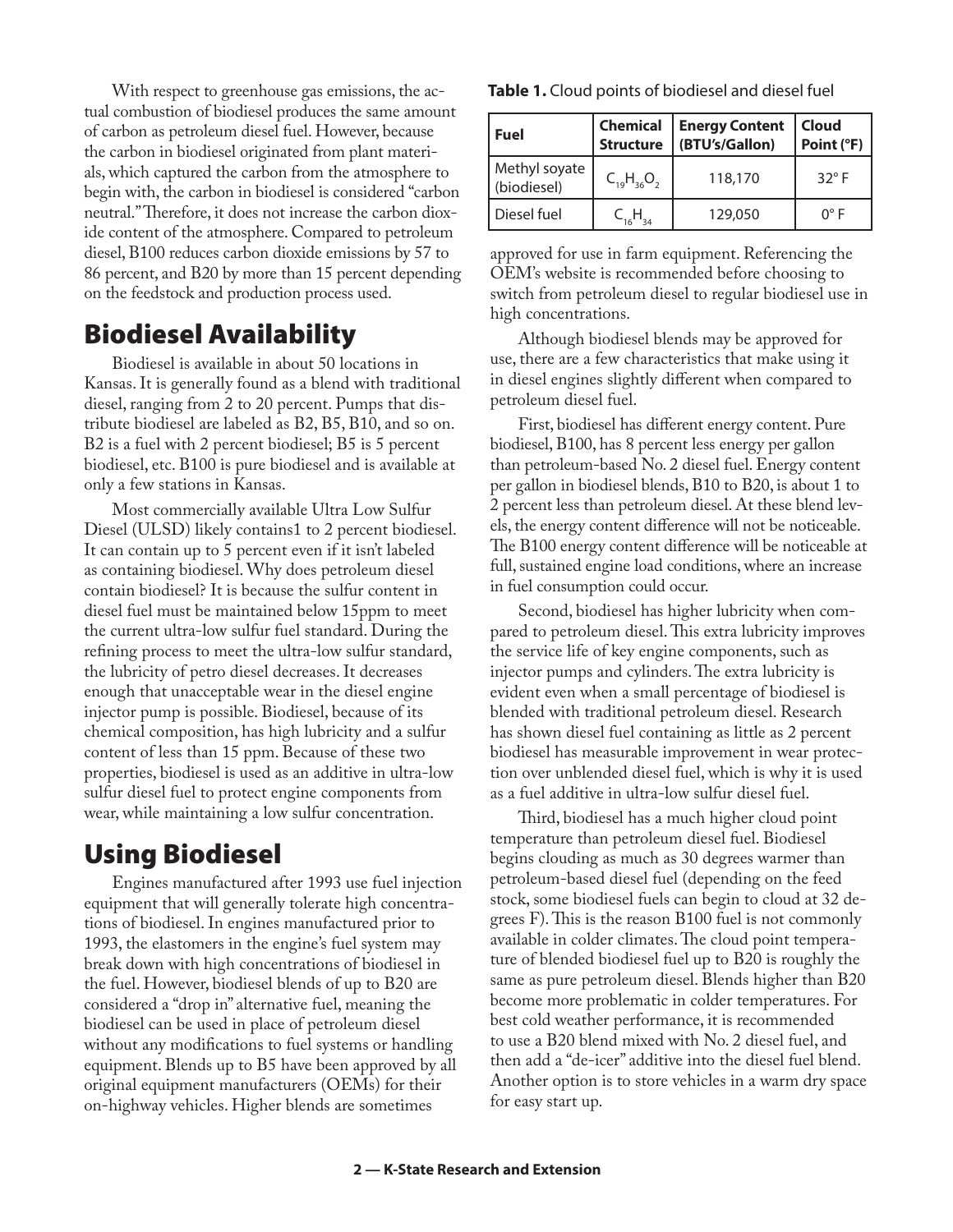Aftermarket kits are becoming available to allow engines to run on B100 during the coldest months. One such kit features a heated fuel tank for biodiesel, a small fuel tank for conventional diesel fuel, and an electric control system that will automatically switch between B100 and conventional diesel fuel. The kit works by starting the engine on conventional diesel fuel; once the fuel system reaches a certain operating temperature, the system will switch over to running B100 fuel. Then, during engine shut down, the control system will automatically switch back to conventional diesel fuel, leaving unheated portions of the fuel system with conventional diesel fuel in them for cold storage. This technology is readily available for medium- to heavy-duty diesel vehicles and can be found on snow removal trucks in some northeastern cities.

### Storing Biodiesel

Biodiesel can be stored successfully for the same period of time as conventional diesel fuel (six months to a year). Like any fuel that is stored for a long period of time, biodiesel will begin to change as it ages. As biodiesel ages, it can react with the surrounding engine fuel system and storage tank materials. An open container of biodiesel will react with oxygen and acidify over time. Acidic biodiesel can loosen or dissolve varnish and sediments found in older fuel systems and form a scum at the bottom of a storage tank, which in turn may clog fuel system filters. If a diesel engine that has been using biodiesel needs to be stored for a long period of time, it is recommended that fuel in the system be changed back to petroleum diesel before storage.

Biodiesel, like conventional diesel fuel, attracts water, which will settle at the bottom of vehicle and storage fuel tanks. Water sediment produces a habitat for microbes that feed on biodiesel. As microbes consume biodiesel they form a smelly slime that can clog fuel filters. Microbes will also grow in water found in conventional diesel fuel tanks. However, because conventional diesel contains many non-organic compounds (sulphur, for example) it will not support strong microbial growth the same as biodiesel.

In high concentrations (greater than B20) biodiesel can be an effective solvent. Biodiesel tends to soften certain rubber compounds such as buna-N, nitrile, and natural rubber. These compounds can be found in supply hoses and gaskets in fuel storage and distribution equipment and some older (pre-1993) engine fuel systems.

Biodiesel will degrade and form sediments if it remains in contact with a copper or copper-containing metal such as brass or bronze. At lower blends of biodiesel, the likelihood of this occurring decreases. Conventional diesel fuels will also react with these metals when exposed over long periods of time.

The solvent behavior of biodiesel can also cause an initial release of fuel systems deposits when it is first introduced into an older fuel system. The release of these deposits can clog filters. It is recommended to change fuel system filters (engine and storage system filters) frequently when switching to biodiesel. For the first two to three months, filters should be changed monthly, then every other month until the six months mark is reached. Once the deposits have been cleaned out of the fuel system, a regular yearly fuel filter replacement schedule can be resumed.

## Conclusion

Biodiesel is an alternative fuel that can be safely used in modern diesel engines. It has several advantages over petroleum diesel fuel, including reduced emissions and greater engine protection. Biodiesel differs from petroleum diesel in cloud point, energy content, and solvent tendencies. Differences should be understood when using the fuel in either its pure state or as a high percentage blend.

Beyond fuel performance, biodiesel represents an opportunity for farmers to grow and process a crop for their own fuel needs. Increased fuel demand from a growing population and greater acceptance of alternative fuels, such as biodiesel, supports farmers and local business and industry while minimizing agriculture's carbon footprint.